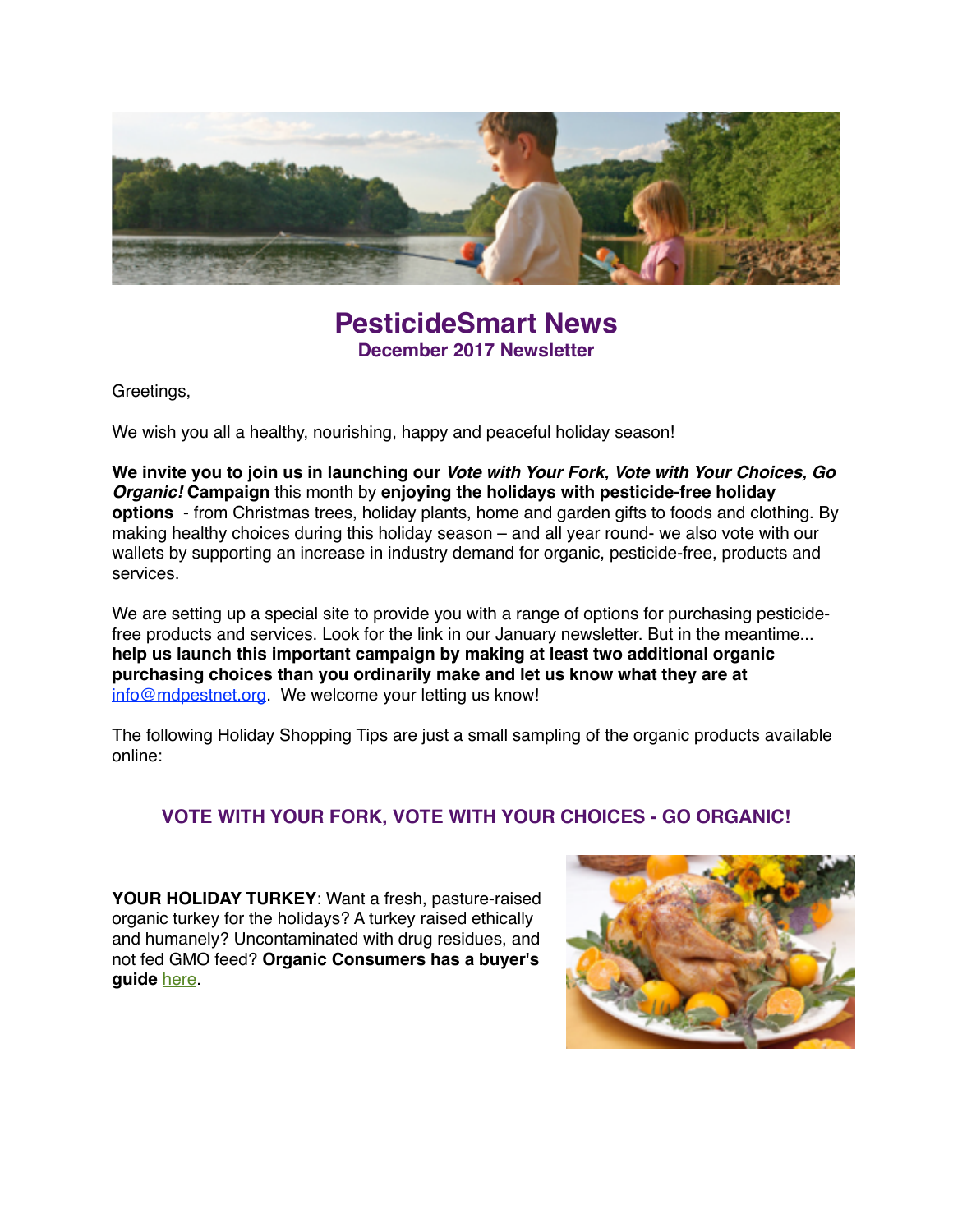

#### **FOR MEATLESS/VEGAN HOLIDAY MEAL IDEAS click** [here.](http://www.onegreenplanet.org/vegan-food/best-meatless-turkey-alternatives-for-thanksgiving/)

**SPECIAL HOLIDAY MEALS: Eggnog? Roasted chestnuts? Cranberries? Pumpkin or Pecan pie? Potatoes for latkes?** They can all be purchased organic. Reminder- organic means no GMOs along with pesticide-free.

**Check out your local markets known to carry healthy, organic food and products including MOMs Organic Markets, David's Natural Food Markets & Common Market Co-Op in Frederick, MD. Also local farm stands, CSAs, and farmers markets** give access to some of the freshest and healthiest pesticide-free food, while providing an opportunity to directly support the people who produce it. This Cornucopia handy DIY certification quide helps market patrons ask farmers the kinds of insightful questions to ensure you are rewarding the most ethical farmers who care for their animals and the land, while bringing home the healthiest food for your family.

#### **ORGANIC CHRISTMAS TREES - Cut your own organic Christmas tree right here in Maryland:**

[Feezers Farm](http://www.feezersfarm.com/) in Marriottsville sells organic Douglas fir, white pine and Colorado blue spruce.

You can pick up your tree order (5 available [varieties\) in Tacoma Park from Licking Creek Bend](http://lickingcreekbendfarm.com/)  Farm.





**FOR ORGANIC FLOWER BOUQUETS** check out Organic Bouquet [here](http://www.organicbouquet.com/Default.aspx?PID=5343315&utm_source=cj&utm_medium=affiliate&utm_campaign=cj).

**FOR ORGANIC FOOD GIFT BASKETS** (fruit, nuts, specialty foods) check out America's Best Organics [here.](http://www.americasbestorganics.com/)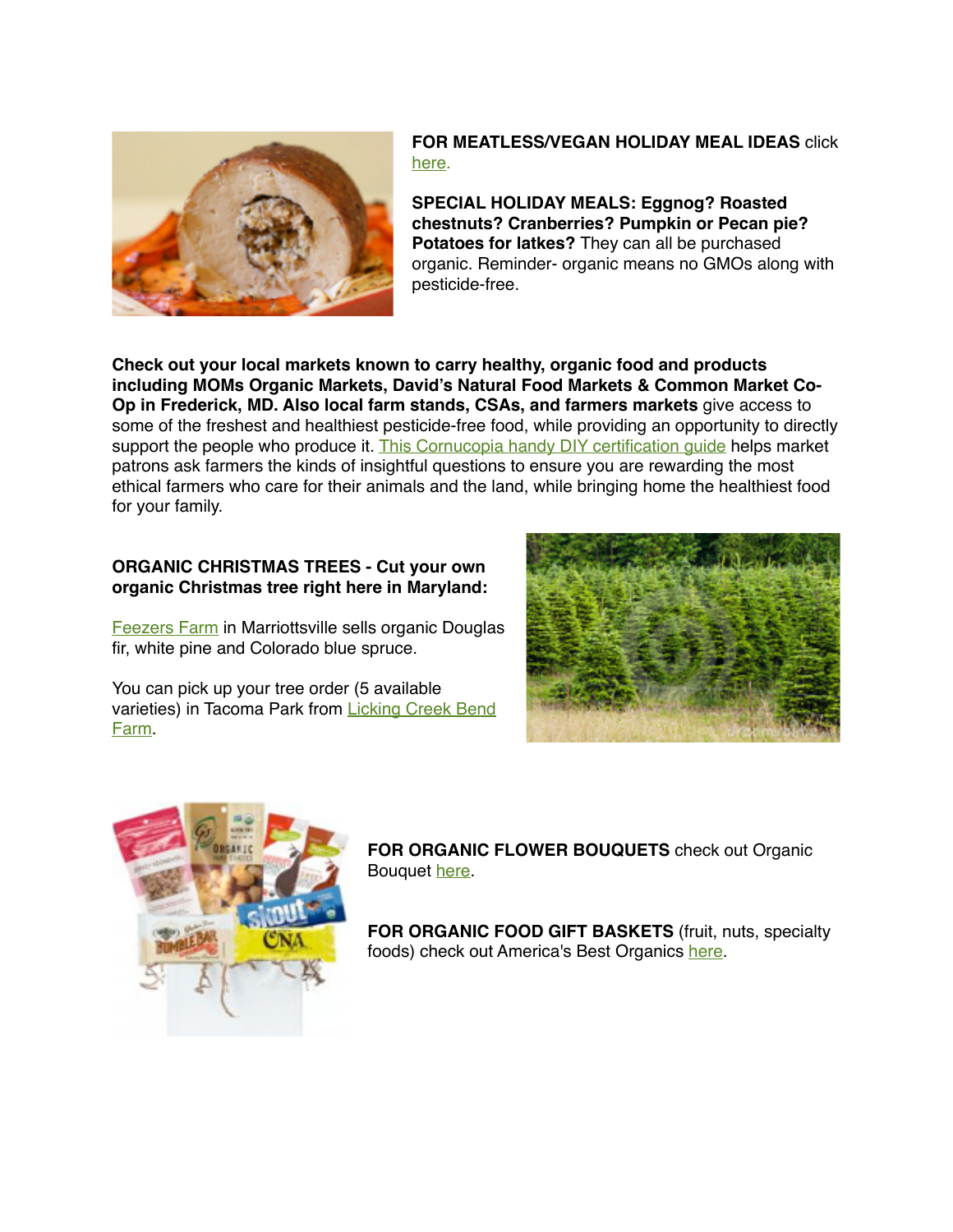#### **HOME, BATH, & GARDEN**

[The Ultimate Green Store](https://www.theultimategreenstore.com/s-12-gifts.aspx) carries an extensive array of **organic and eco-friendly gifts** for the home, garden, and bath, as well as clothing.

[Natural Home](http://www.naturalhomeonline.com) offers **organic bath and body gifts**.





Mother Earth Living provides a **[buyer's guide](https://www.motherearthliving.com/home-products/organic-kitchen-and-bath-linens-a-buyers-guide)** for **organic kitchen and bath linens**.

For **organic essential oils**, check out **Organixx**.

### **AND SPEAKING OF ORGANIC…**

**A growing number of young Americans are leaving desk jobs to farm**. A growing movement of highly educated, ex-urban, first-time farmers are capitalizing on booming consumer demand for local & sustainable foods. [Read more.](https://www.washingtonpost.com/business/economy/a-growing-number-of-young-americans-are-leaving-desk-jobs-to-farm/2017/11/23/e3c018ae-c64e-11e7-afe9-4f60b5a6c4a0_story.html?tid=ss_fb-bottom&utm_term=.3bbf369974c2)

**How Organic Farming Could Save The World From Global Warming: The keys to fighting climate** change are right under our feet. [Read more.](https://www.rodalesorganiclife.com/garden/organic-faming-fights-global-warming?utm_campaign=OrganicLife&utm_source=rodalesorganiclife.com&utm_medium=newsletter&smartcode=YN_0005409186_0001641794&sha1hashlower=78f458218bd26cd0a0c9843f2703bff3c35dd3fd&md5hash=e41dc230251a478412b9b0aaf5616c09)

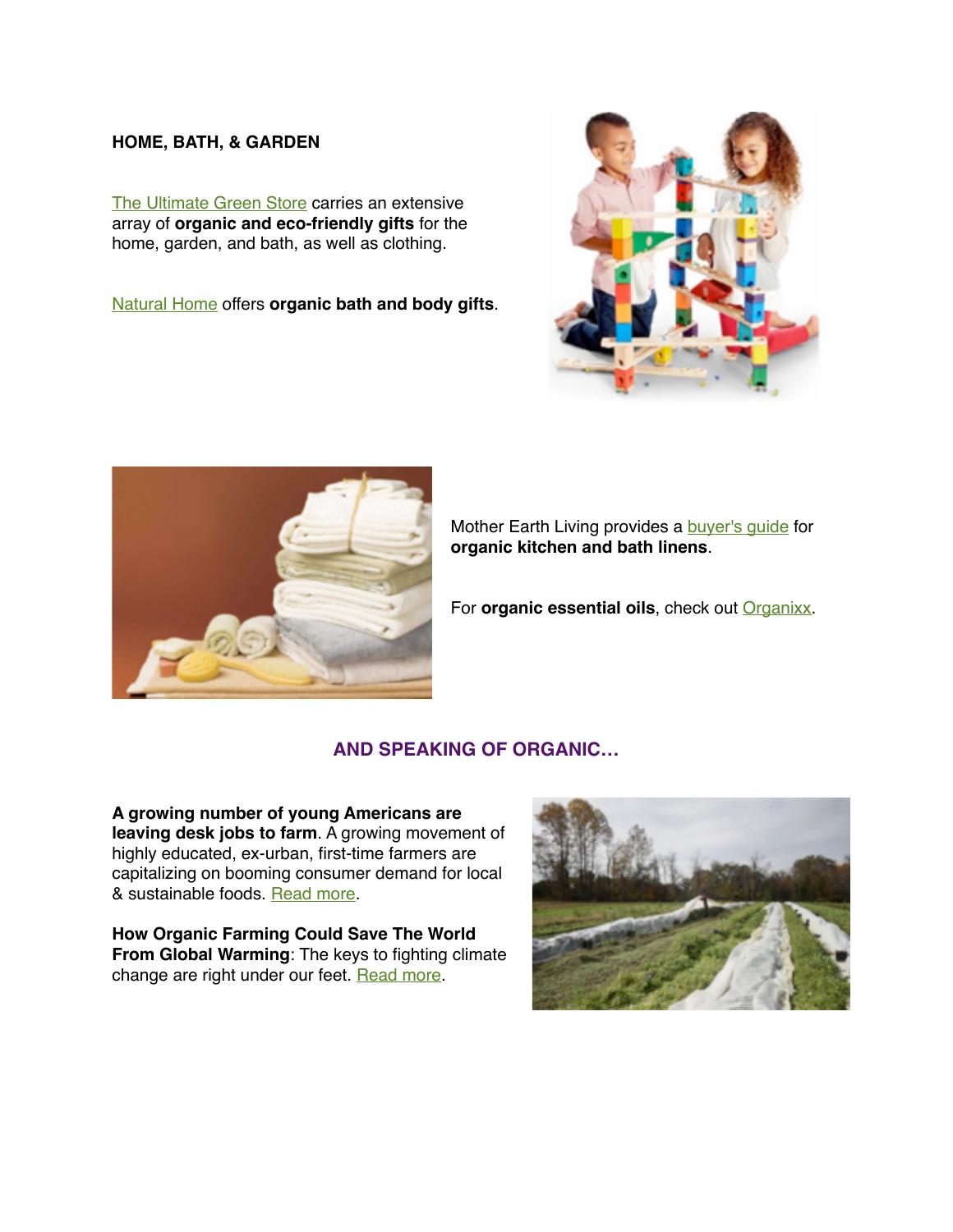*Help Maryland Pesticide Education Network (MPEN) close a funding shortfall for our 2018 campaign to protecting our babies, bees and the Bay. Please [DONATE NOW](http://www.crowdrise.com/mpen) to us, through Newman's Own Foundation's Holiday Challenge! Your donation through the Holiday Challenge can help MPEN win additional cash awards from Newman's Own Foundation—making your donation count for even more!*

## **[DONATE](http://www.crowdrise.com/mpen)**

### **NEWS, VIEWS, & RESEARCH**



**Trump wants 2-year delay in assessments of several highly toxic pesticides** known to harm the vast majority of the nearly 1,800 animals and plants protected under the Endangered Species Act, according to an extensive federal study. These neurotoxic pesticides are also confirmed to be harmful to human heath. [Read more](http://abcnews.go.com/Health/wireStory/trump-administration-seeks-delay-findings-pesticides-51147449).

**Los Angeles Times Editorial Board: Goodbye science, hello industry**. The current administration converting the EPA into a science-be-damned rubber stamp for industry. And if successful, we will be living in a much more dangerous environment. [Read more](http://www.latimes.com/opinion/editorials/la-ed-pruitt-epa-advisory-panels-20171106-story.html).

**Do Pesticides Get Into the Flesh of Fruits and Vegetables?** [Read more.](https://www.nytimes.com/2017/11/10/well/eat/do-pesticides-get-into-the-flesh-of-fruits-and-vegetables.html?_r=0)





### **POLLINATOR/BEE BUZZ**

**Pesticides may cause bumblebees to lose their buzz**. [Read more](http://bit.ly/2jv6fPL).

**UK will back total ban on bee-harming pesticides**. Research leads UK to overturn government's previous opposition, making a total EU ban much more likely. [Read more.](https://amp.theguardian.com/environment/2017/nov/09/uk-will-back-total-ban-on-bee-harming-pesticides-michael-gove-reveals)